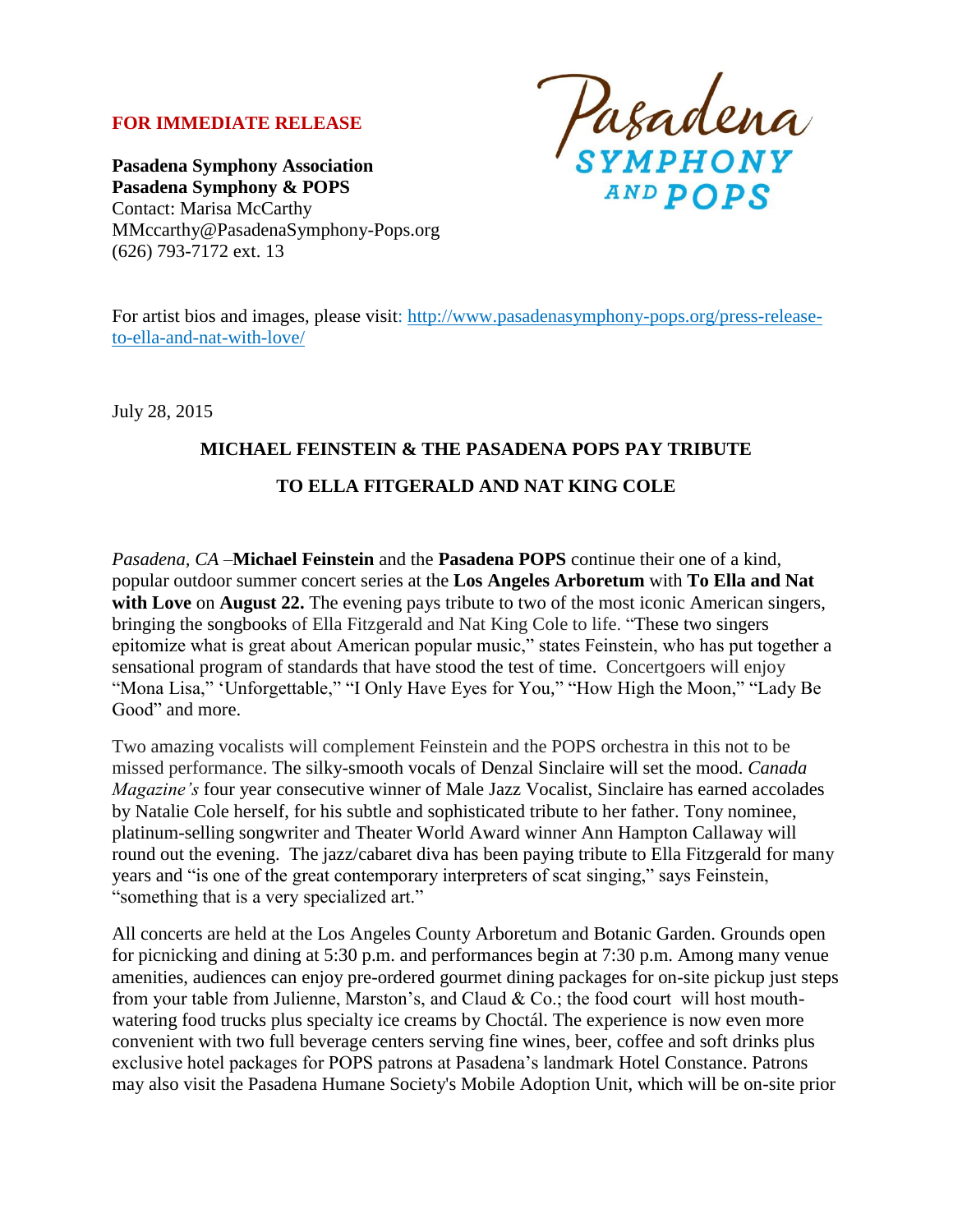to each concert with deserving animals in need of a forever home as part of the Pups for POPS program.

Subscribers may pre-purchase parking on-site at the Arboretum, and all concertgoers enjoy free parking at the adjacent Westfield Santa Anita shopping center with complimentary non-stop shuttle service to the Arboretum's main entrance. Audiences get the ultimate outdoor concert experience: large LED video screens to see the artists and orchestra up close, superior sound quality and the high-quality production value that is a signature of the Pasadena POPS.

Don't miss the best outdoor dinner party in town with spacious circular table seating with fine linens, or lawn seating for those who want to bring a blanket – each option carries on the tradition of picnic-dining with your family and friends with Michael Feinstein and Pasadena's premier POPS orchestra! The Arboretum is located at 301 North Baldwin Ave., Arcadia, CA. Single tickets are now on sale starting at \$25, and are available by calling the box office at (626)- 793-7172, online at PasadenaSymphony-Pops.org or at the Arboretum on the day of the concerts.

## **IF YOU GO:**

- **What:** The Pasadena POPS presents To Ella and Nat with Love
- **When:** August 22 at 7:30 pm; gates open at 5:30 pm for picnicking.
- **Where:** The LA County Arboretum | 301 N Baldwin Ave., Arcadia, CA 91007
- **Cost:** Tickets start at \$25.00
- **Dining:** Gates open at 5:30pm. Guests are welcome to bring their own food and drink or visit one of the many onsite gourmet food vendors.
- **Parking:** Subscribers have the opportunity to purchase onsite Arboretum parking. Single ticket holders may park for free at the Westfield Santa Anita shopping center with free non-stop shuttles to the main gate.

###

## **ABOUT THE PASADENA SYMPHONY ASSOCIATION**

Recent Acclaim for the Pasadena Symphony and POPS

*"The Pasadena Symphony signals a new direction…teeming with vitality...dripping with opulent, sexy emotion." Los Angeles Times.* 

*"...full of pulsating energy from first note to last... the strings were lushly resonant, the wind principals were at the top of their games, and the brass rang out with gleaming vigor." – Pasadena Star News.*